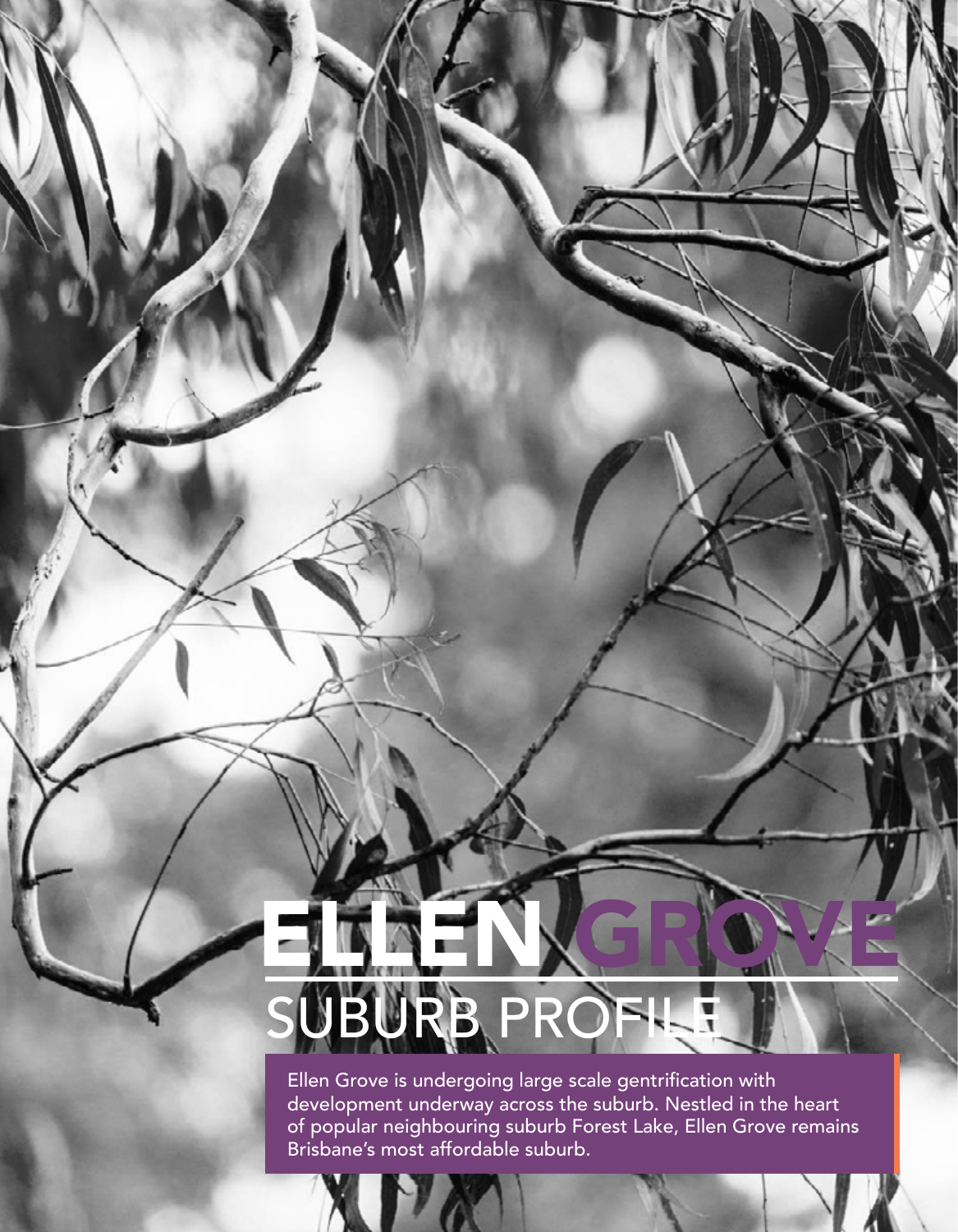## Ellen Grove

"Ellen Grove is a lovely suburb to live in. It has the advantage of being quiet...but at the same time being close to all the things I need. Overall it's a great location." Will - Arbor (Stage 1) Resident

Ellen Grove is nestled in the heart of popular neighbouring suburb Forest Lake. With a combined population of 25,000 people1, residents are spoilt for choice with school, transport, dining and shopping options.

An up and coming suburb, Ellen Grove enjoys the amenity of Forest Lake without the price tag, as land is still very affordable. The neighbourhoods surrounding Ellen Grove are broken up into smaller residential areas, with leafy streets and parks dotted throughout.

One of the main attractions of the area is the Forest Lake Parklands and Lake, only 1.7kms away, covering 10.3 hectares, with 3.5 kilometres of walking tracks and cycleways and 8 hectares of parkland. The parks and playgrounds surrounding the lake provide a vibrant ecosystem of flora and fauna enjoyed by the residents.

The suburb is undergoing significant gentrification, with new residential communities, retail and commercial being developed in and around Brisbane's popular south side.

## Rated best and most affordable family suburb in Brisbane.<sup>2</sup>

## Rental Demand and Sales Growth

Rental demand in Ellen Grove is steady as it is an increasingly popular suburb due to its affordability and neighbourhood regeneration.

Average rental yields have been as high as 6.0% over the past year and have remained steady at around 5.6% for the later half of 2018 $^{\circ}$ .

Residents in Ellen Grove enjoy the Forest Lake lifestyle on their doorstep, without the price tag.

Its proximity to shops, cafes, schools and medical centres make it popular with a range of demographics.

Neighbouring suburb Forest Lake, sets a good sales benchmark with a median house price of \$455,000<sup>6</sup>.

Increasingly popular with young adults and young families, there is consistent demand for both sales and rentals in Ellen Grove and the surrounding suburbs.

## Area Demographics and Growth

Over 50% of the suburb is home to maturing or established couples. Young families are a growing demographic, increasing to  $9.6\%$  in 2018.

From 2011-2016 Ellen Grove had a population growth of 15.1%<sup>7</sup> and is expected to continue rising with many new communities under development in the area.

Ellen Grove has a higher than average growth expectation.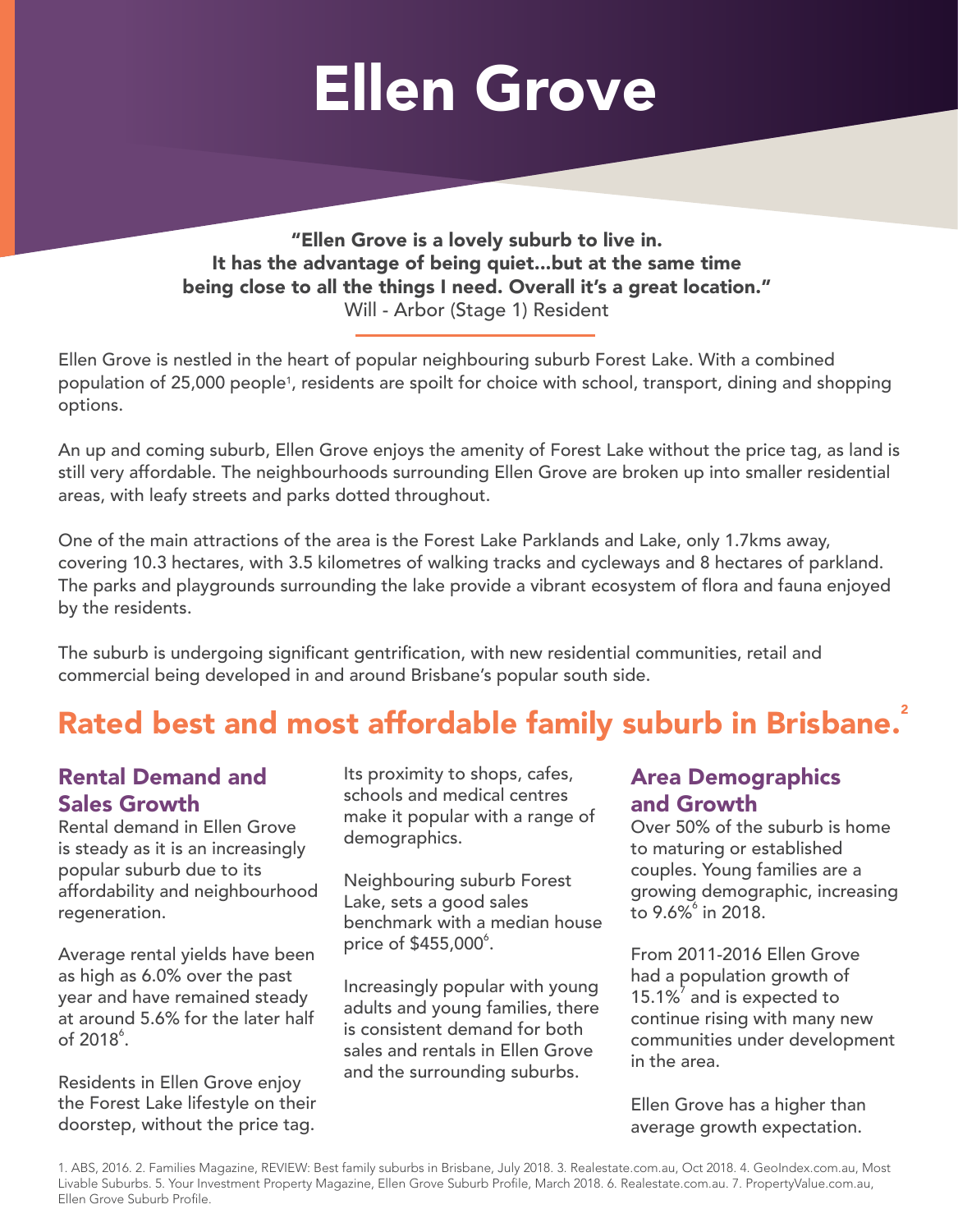## **QUICK FACTS**

5.6% Rental Yield<sup>3</sup> 98.9 Livability Index<sup>4</sup> 4.66% Annual Growth<sup>5</sup>

## Transport and Infrastructure

There are a number of bus stops around Ellen Grove, departing every 10 to 15 minutes during peak hours, to shops and Brisbane CBD.

Richlands Train Station is only a 5 minute drive, with a regular bus to the station around the corner. There is also a train station planned for Ellen Grove, between Richlands and Springfield stations.

Both Centenary and Ipswich Motorways are close by.

#### Location (Drive time) **Transport**

- 
- Bus stop 1 min<br>• Proposed Ellen Grove Train Station 1 min Proposed Ellen Grove Train Station
	- Logan Motorway 4 mins
- Richlands Train Station 5 mins
	- **Centenary Motorway**

#### Shops

**Forest Lake Shopping Centre** 5 mins Mount Ommaney Shopping Centre 10 mins **DFO Jindalee** 10 mins • Robelle Domain Central Parklands 13 mins Springfield Shopping Centre

### Lifestyle

- **Forest Lake Parklands and Lake 5 mins<br>Brisbane CBD** 25 mins
- extending Brisbane CBD 25 mins<br>
Gold Coast 55 mins
- Gold Coast
- 
- 
-